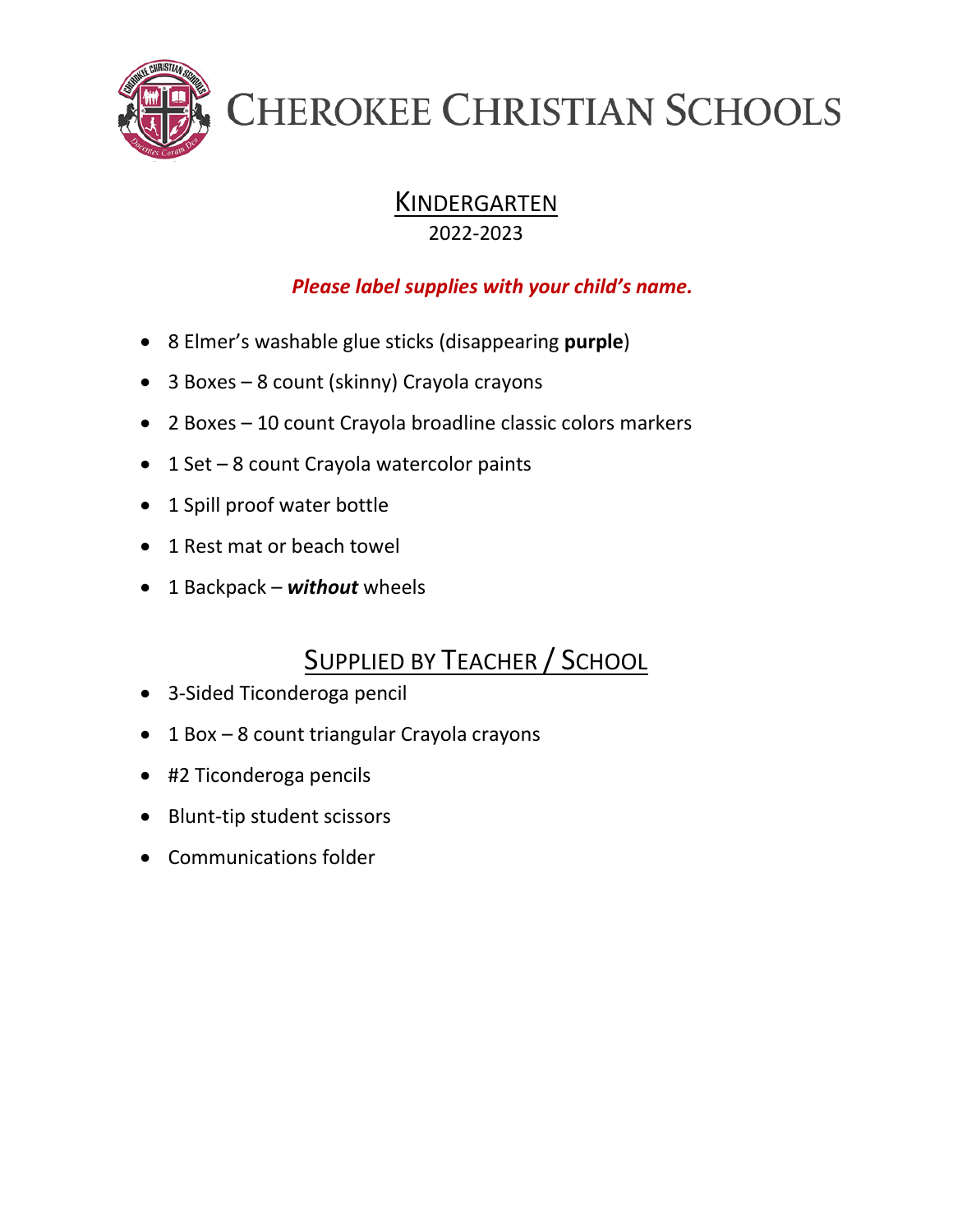

### FIRST GRADE

2022-2023

- 2 Boxes 16 count Crayola classic crayons
- 2 Boxes 10 count Crayola broadline classic colors markers
- 6 Elmer's washable glue sticks (disappearing **purple**)
- 4 **Black** Expo chisel tip dry erase markers
- 3 Pentel hi-polymer block **white** erasers
- 1 Pair Fiskars blunt-tip student scissors
- 1 Plastic pencil box (8.5'x5.5")
- 1 Dry erase eraser/cloth
- 1 Large canister of antibacterial wipes
- 1 Pair Over-the-ear wired headphones
- 1 Spill proof water bottle w/ straw lid
- 1 Backpack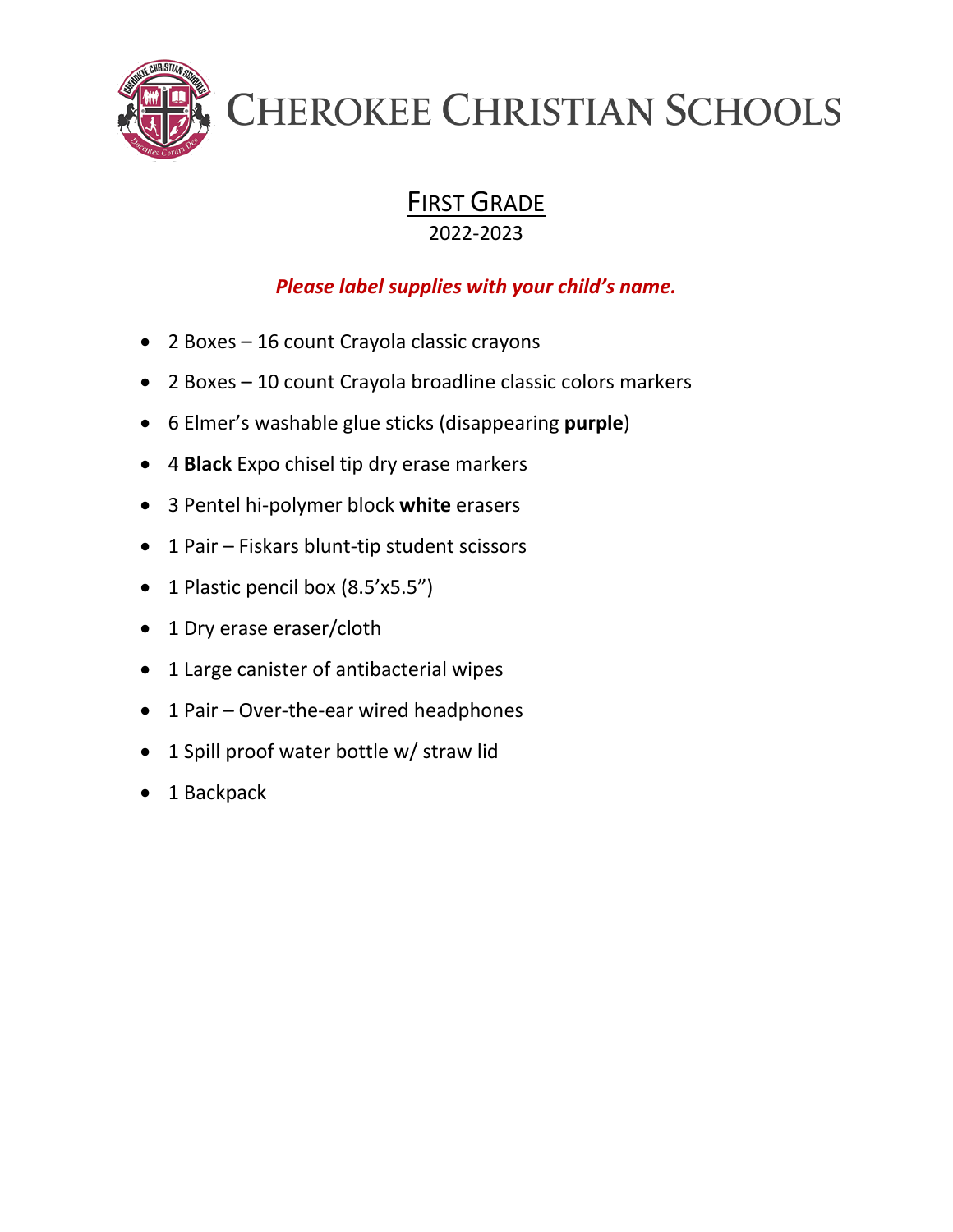

### SECOND GRADE

2022-2023

- 1 Box 24 count Crayola crayons
- 1 Box 24 count Crayola colored pencils
- 1 Box 10 count Crayola broadline classic colors markers
- 6 Elmer's washable glue sticks (disappearing purple)
- 4 **Black** Expo low-odor chisel tip dry erase markers
- 4 Medium Paper Mate **pink** pearl erasers
- 2 Thin **yellow** highlighters
- 1 Binder 1 ½" **White** 3-ring view binder w/ interior pockets
- 1 Notebook 1 Subject, wide-ruled and spiral bound
- 1 Pocket folder, *no* prongs
- 2 Pens **Red** ballpoint
- 4 Cans 4oz Play-Doh™ (**red**, **green**, **blue**, and **yellow**)
- 1 Dry erase eraser/cloth
- 1 Large canister of antibacterial wipes
- 1 Pair Over-the-ear wired headphones
- 1 Spill proof water bottle
- 1 Backpack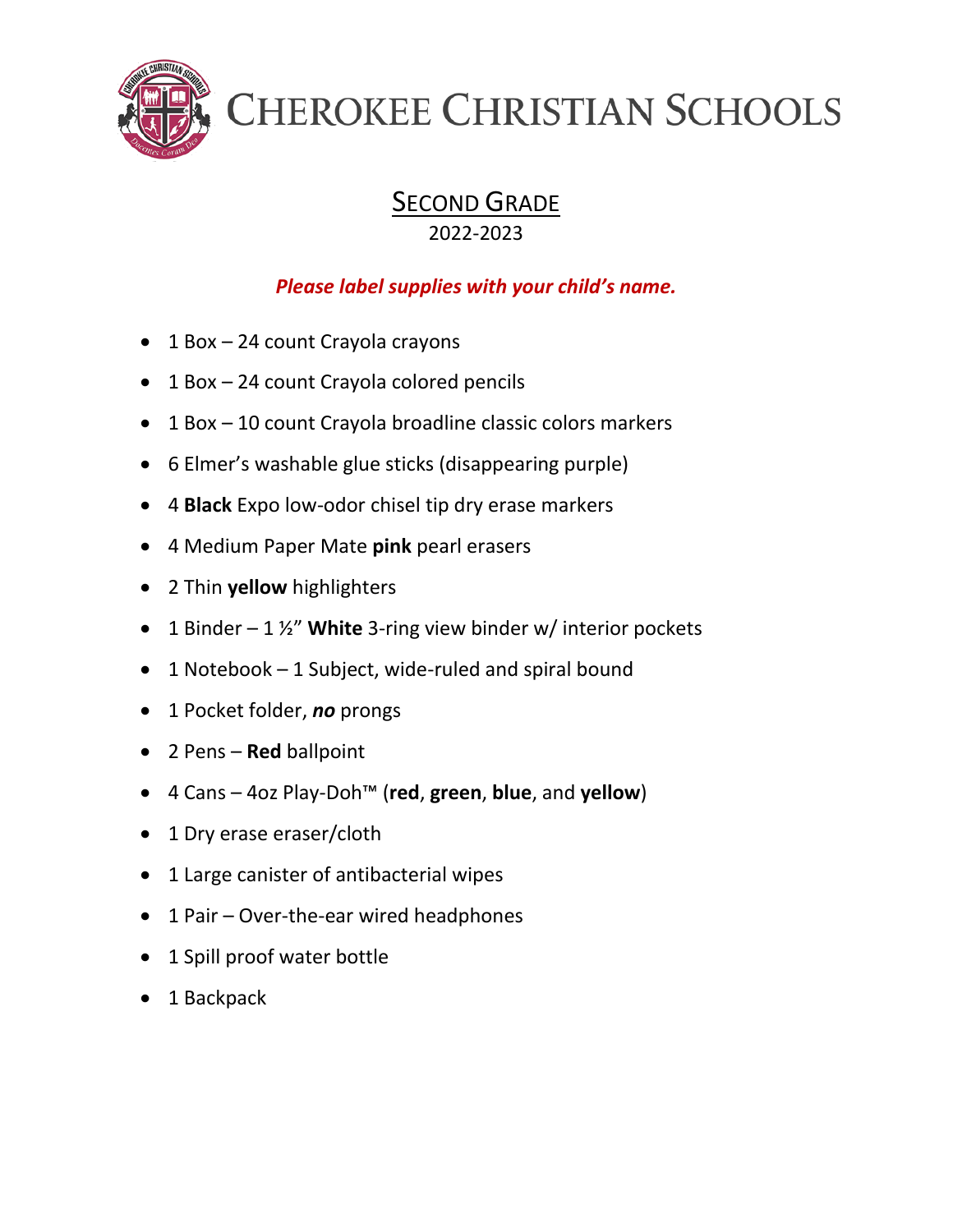

THIRD GRADE

2022-2023

- 24 Pencils #2 Ticonderoga
- 1 Box 24 count Crayola colored pencils
- 4 *skinny* low-odor Expo dry erase markers
- 1 Dry erase eraser/cloth
- 1 Box 24 count Crayola crayons
- 2 Medium Paper Mate **pink** pearl erasers
- 4 Elmer's washable glue sticks (disappearing **purple**)
- 1 Plastic pencil box (8.5'x5.5")
- 1 Folder **Red** poly pocket, *no* prongs
- 1 Folder **green** poly pocket, *with* prongs
- 1 Notebook 1 Subject, wide-ruled and spiral bound
- 1 Pair Over-the-ear wired headphones
- 1 Spill proof water bottle
- 1 Backpack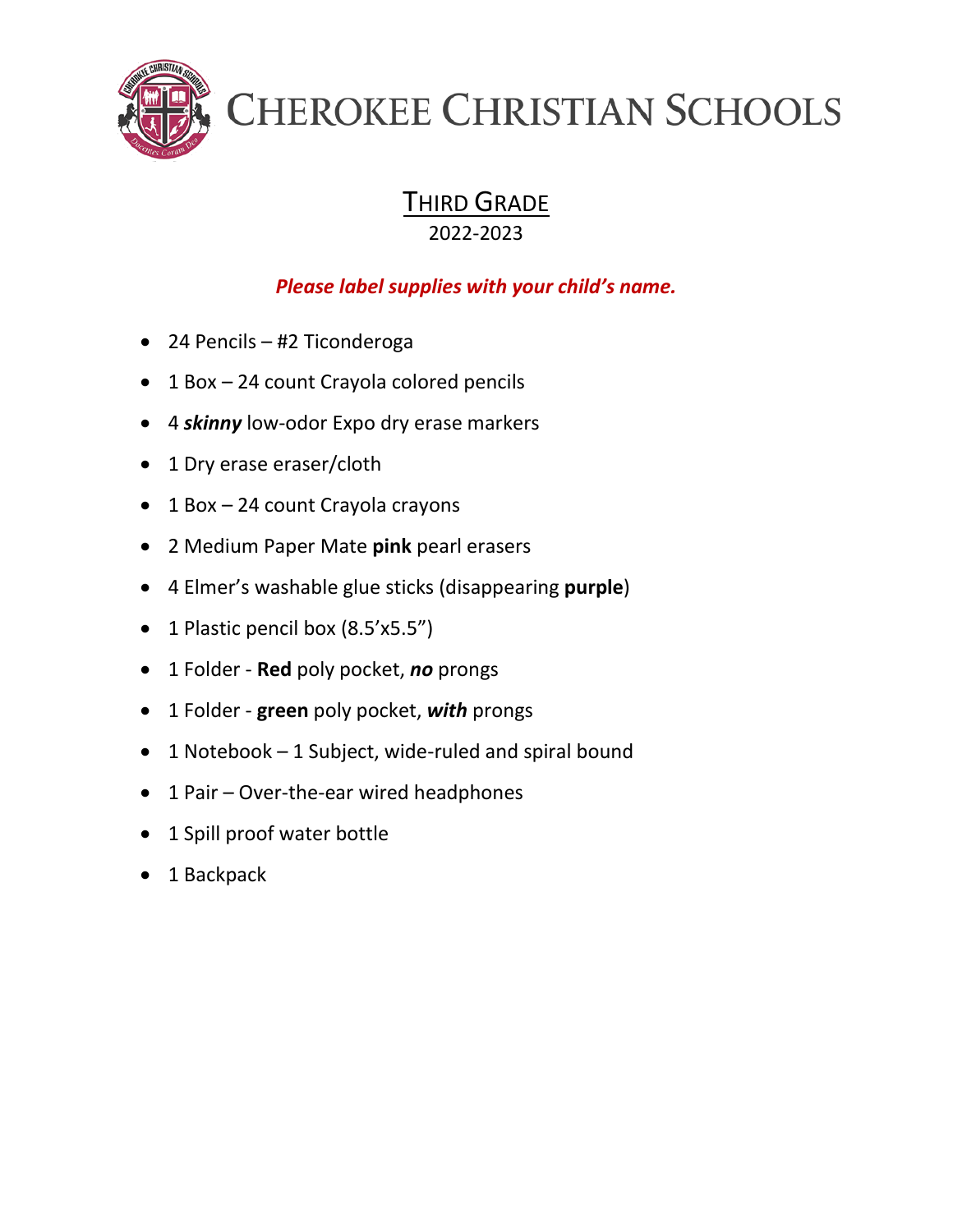

### **FOURTH GRADE**

#### 2022-2023

- 5 Folders poly pocket, *with* prongs (**red**, **blue**, **green**, **yellow** & **black**)
- 2 Packages 150 Sheets wide-ruled loose-leaf notebook paper
- 2 Packages 5x5 Graph paper
- 1 Package 100 count 3x5" index cards
- 1 Notebook 1 Subject, wide-ruled and spiral bound
- 48 Pencils #2 Ticonderoga
- 2 Medium Paper Mate **pink** pearl erasers
- 2 Elmer's washable glue sticks (disappearing **purple**)
- 2 Expo low-odor chisel tip dry erase markers, any color
- 1 Dry erase eraser/cloth
- 2 Highlighters, any color/width
- 2 **Black** fine point Sharpie markers
- 1 Pair Fiskars pointed student scissors
- 1 Plastic ruler w/ inches & centimeters
- 1 Box 24 count Crayola colored pencils
- 2 Pens ballpoint, any color *except black*
- 1 Plastic pencil box (8.5'x5.5")
- 1 Clipboard  $-9 \times 12.5$ "
- 1 Pair Over-the-ear wired headphones
- 1 Spill proof water bottle
- 1 Backpack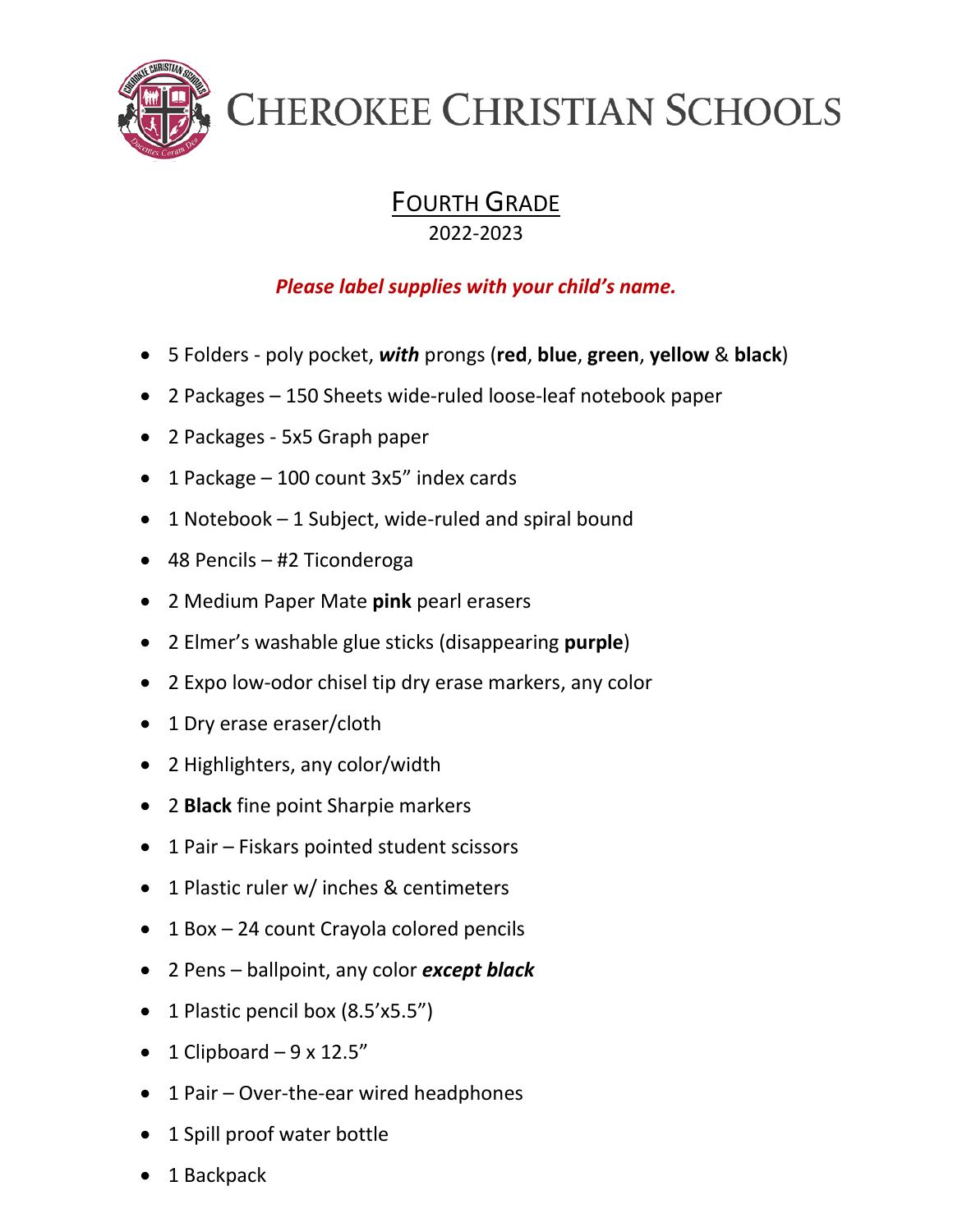

#### FIFTH GRADE 2022-2023

- 48 Pencils #2 Ticonderoga
- Large Paper Mate **pink** pearl erasers
- 2 Pens **Red** ballpoint
- 1 Box 24 count Crayola colored pencils
- 2 Large Elmer's glue sticks
- 1 Pair Fiskars pointed student scissors
- 1 Plastic ruler w/ inches & centimeters
- 1 Pencil pouch
- 1 Binder 1  $\frac{1}{2}$ " 3-ring view binder w/ interior pockets
- 1 Package 5 count binder dividers
- 1 Package 250 Sheets wide-ruled loose-leaf notebook paper
- 1 Small canister of antibacterial wipes
- 1 Pair Over-the-ear wired headphones
- 1 Spill proof water bottle
- 1 Backpack